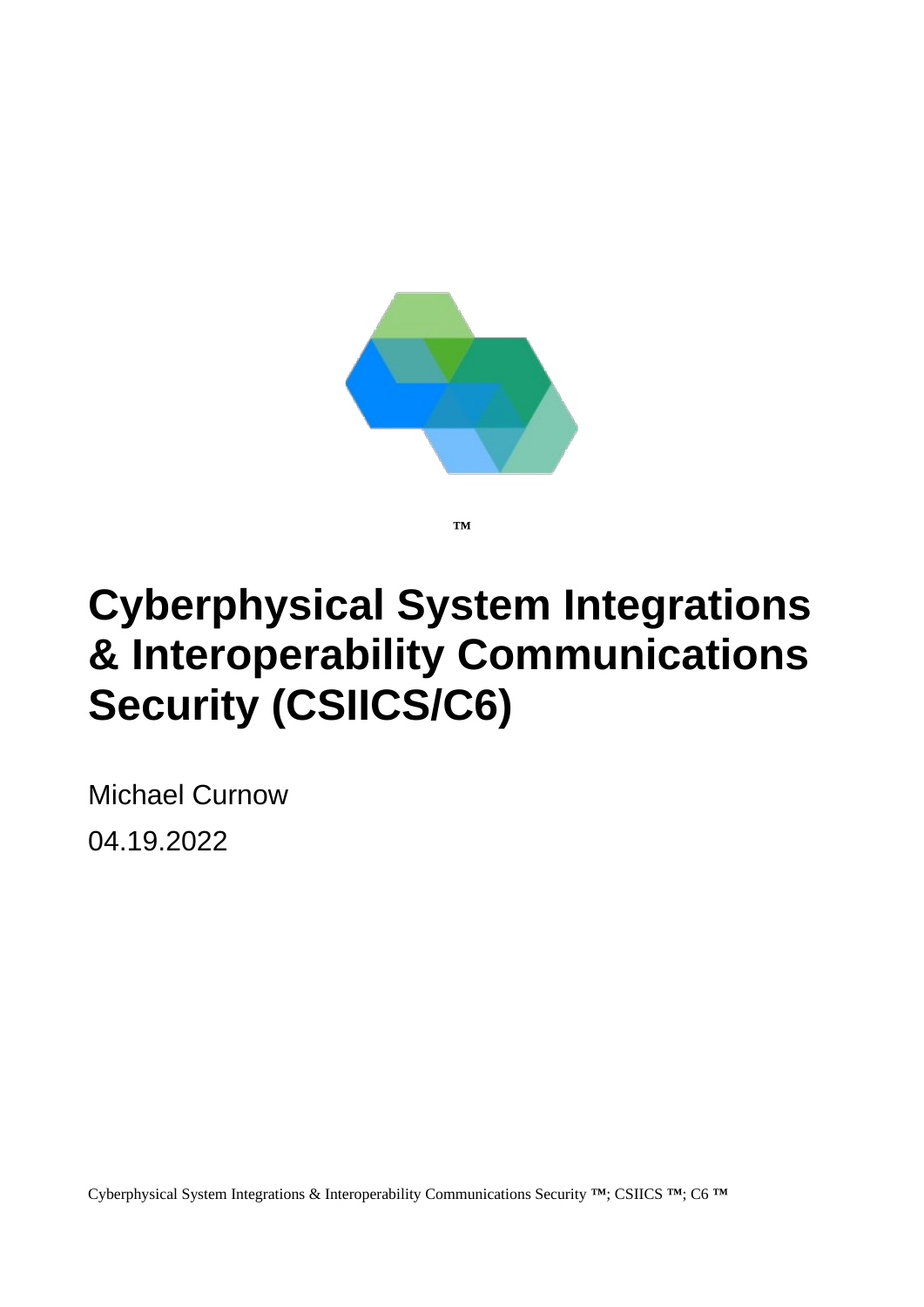Page Intentionally Left Blank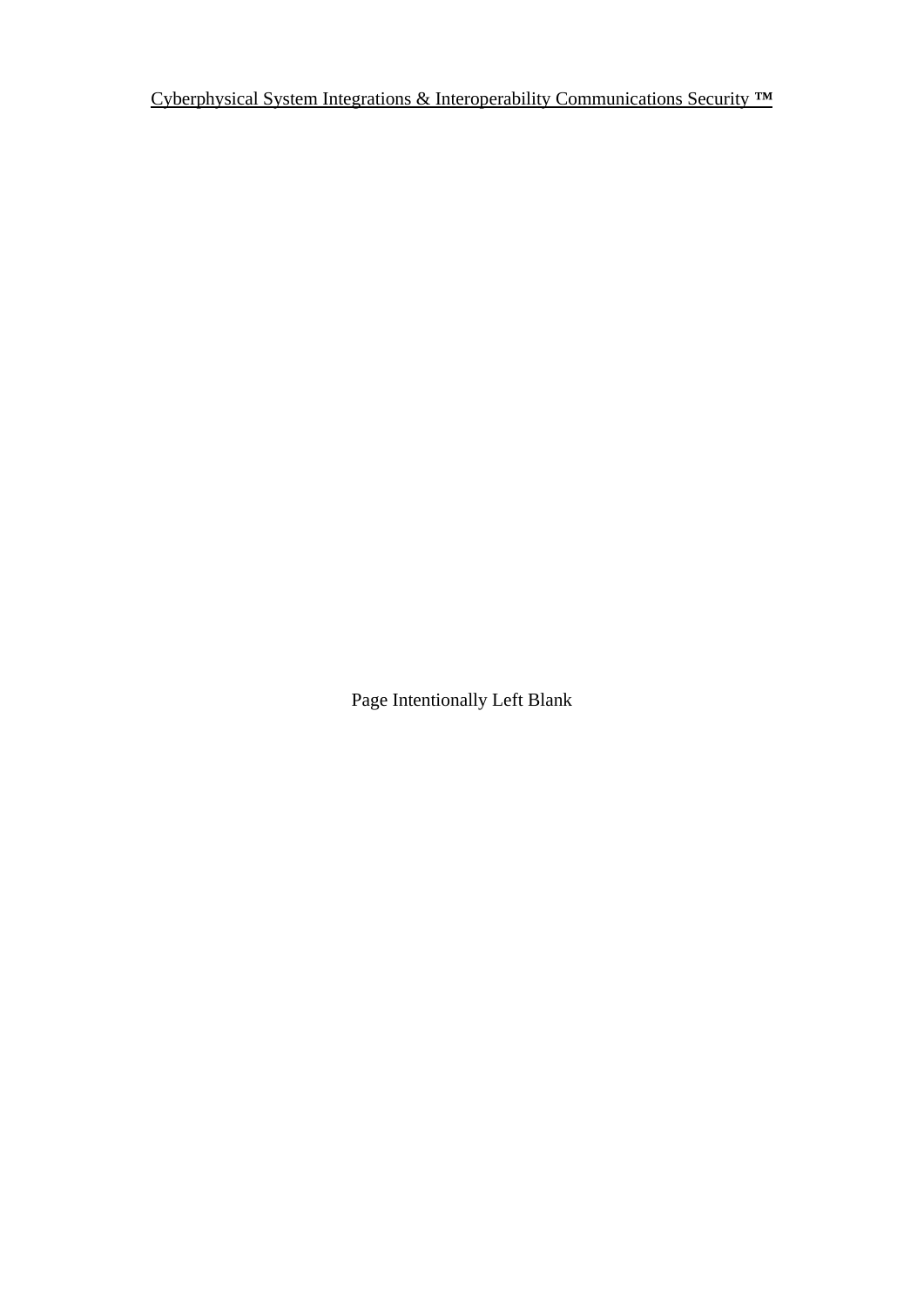#### © 2022 Michael Curnow

Personal use of this material is permitted, along with republishing, reprinting this material for advertising or promotional purposes, creating new collective works, provided that this document and it's authors are cited in any redistributed pieces where this document or any portions of this document and any copyrighted and/or trademarked components are present.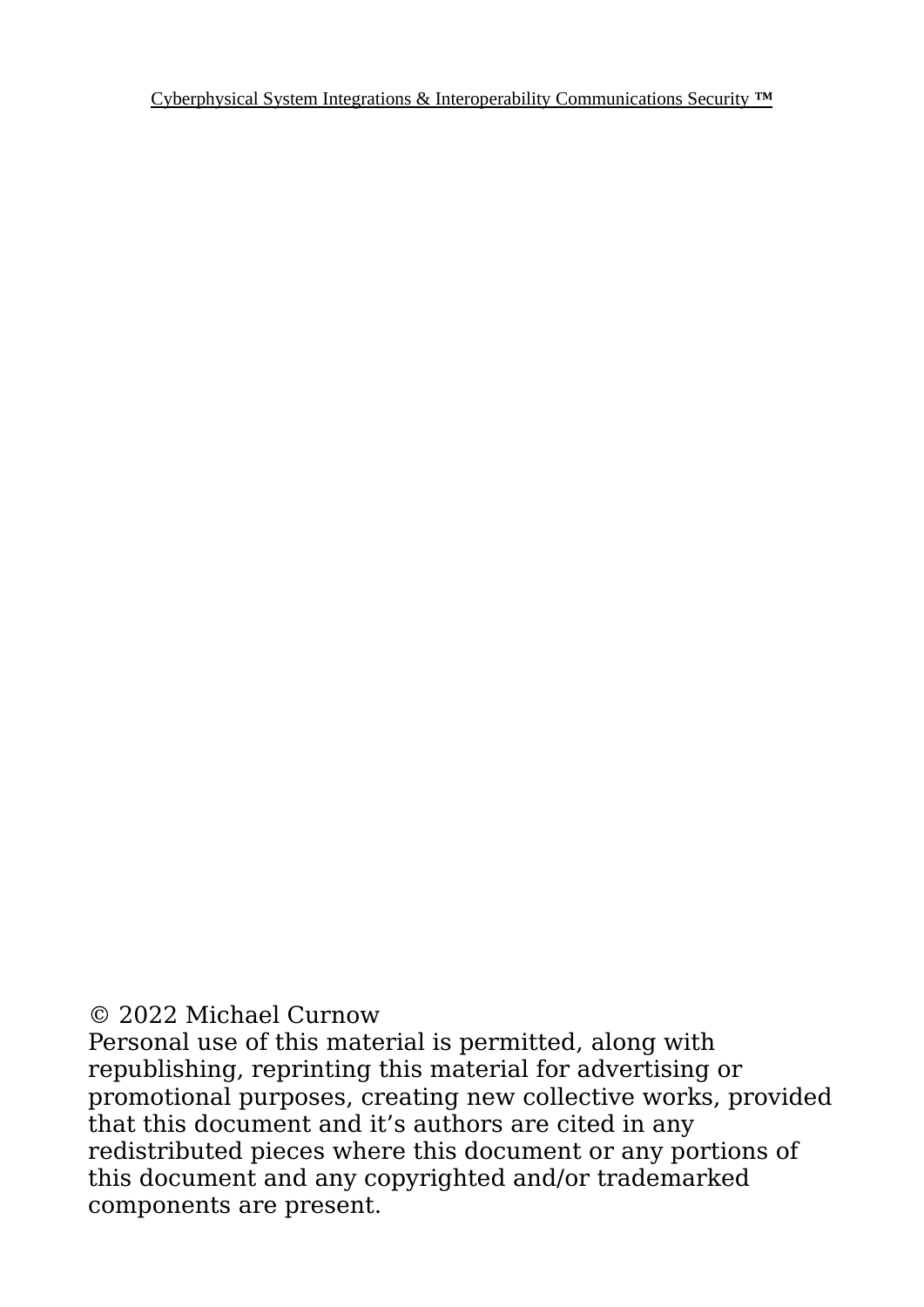### **Table of Contents**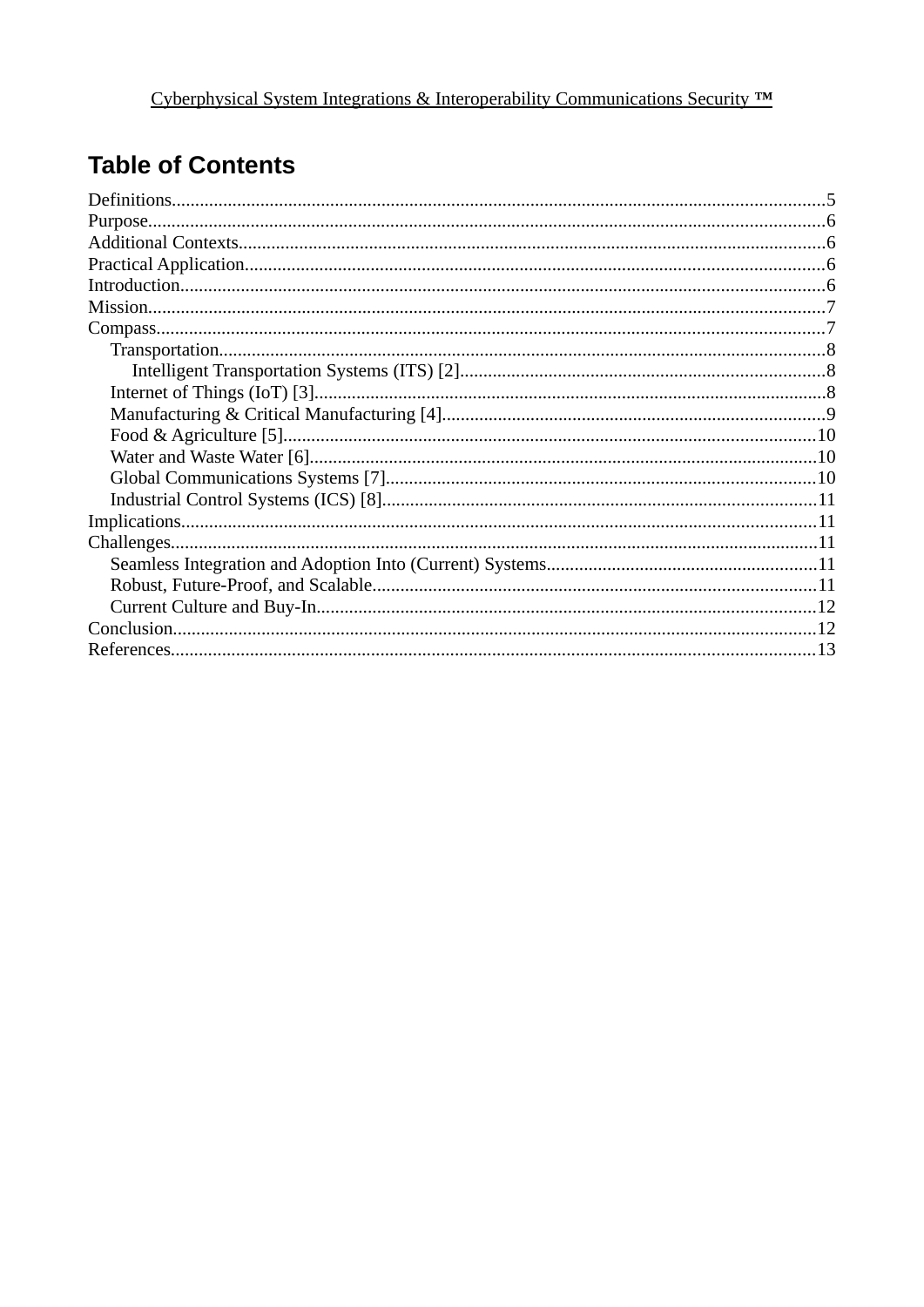# <span id="page-4-0"></span>**Definitions**

**CPS** – Cyberphysical System. Technological systems that integrate sensing, computation, control and networking into physical objects and infrastructure, connecting them to the Internet and to each other.

**V2X** – Vehicle-to-Everything is communication between a vehicle and any entity that may affect, or may be affected by, the vehicle.

**CV2X** – Cellular Vehicle-to-Everything is a 3GPP standard describing a technology to achieve the V2X requirements.

**4G LTE** – Long-Term Evolution is a standard for wireless broadband communication for mobile devices and data terminals, based on the GSM/EDGE and UMTS/HSPA standards.

**5G NR** – New Radio is a new radio access technology (RAT) developed by 3GPP for the 5G (fifth generation) mobile network. It was designed to be the global standard for the air interface of 5G networks.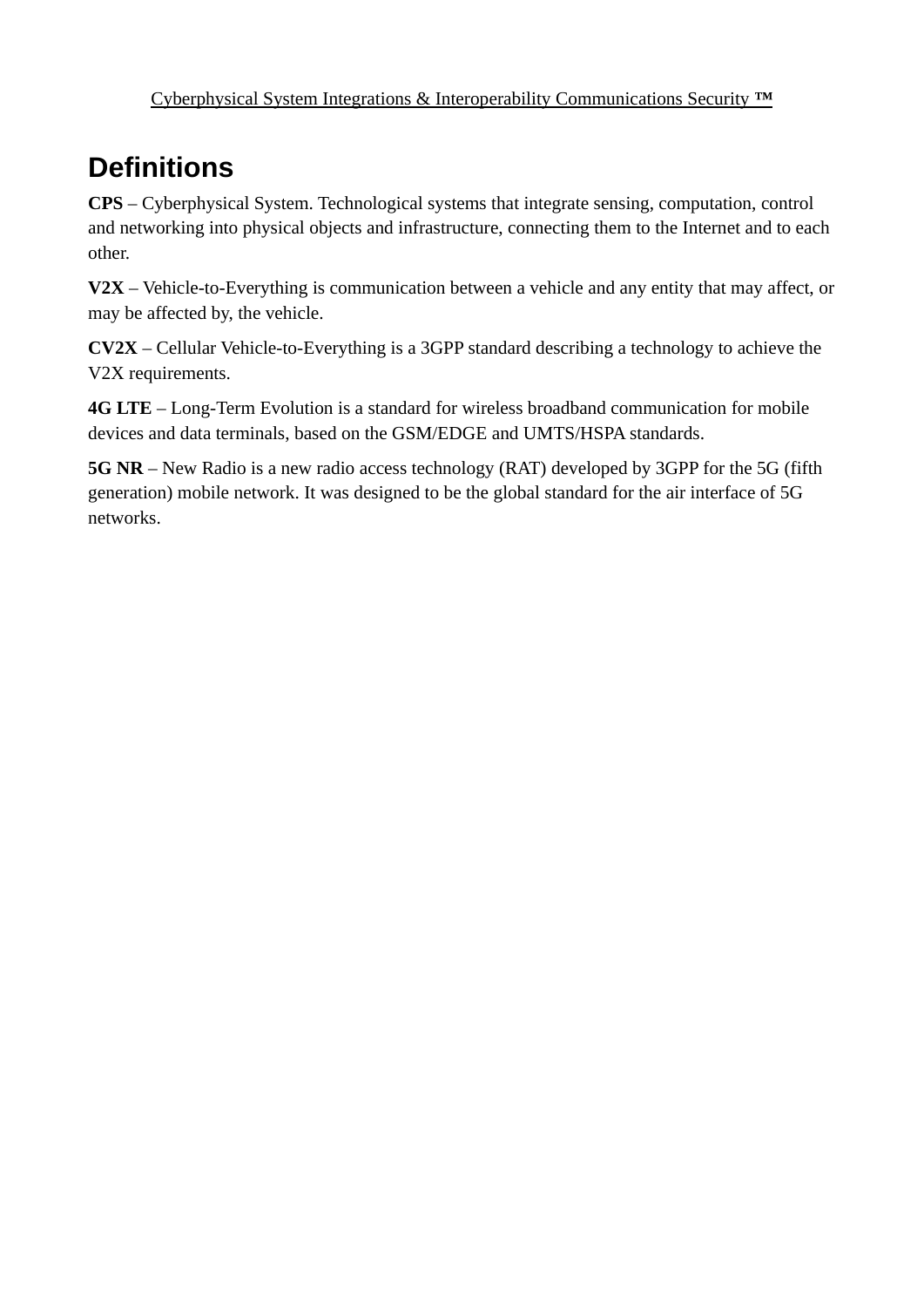# <span id="page-5-3"></span>**Purpose**

This document is an evolution of the prior document titled "Introductory to Cyberphysical System Integration Security (CSIS)"[9], and serves to propose a new discipline in the Cybersecurity field, titled "*Cyberphysical System Integrations & Interoperability Communications Security*", to be otherwise abbreviated herein to "*CSIICS*" or "*C6*".

# <span id="page-5-2"></span>**Additional Contexts**

- 1. This documents is written from the perspective of U.S. Critical Infrastructure. But points made are applicable to sectors outside of the U.S.
- 2. This document contains verbiage aligned with both the common parlance of Cyberphysical Systems and that of modern business practices. See definitions as needed.

# <span id="page-5-1"></span>**Practical Application**

Reading this document shall provide an understanding of the Cyberphysical landscape as it pertains to critical infrastructure and the technologies that influence the physical world, the need to secure the communications which underpin their cross-platform integration and interoperability with varying systems, and lastly what challenges solutions proposed from the C6 perspectives will have to meet and to cultivate to address these such.

# <span id="page-5-0"></span>**Introduction**

Interoperability of our critical Infrastructure is contingent upon *convergence*, or connectivity between technological systems that need to share information and interact with one another to perform necessary functions for the operation of intelligent transportation systems (ITS), power, water and waste water, fuel pipelines, global communication, critical manufacturing, food & agriculture, and emergency systems, etc.

The safety, availability, and uptime of our critical infrastructure and it's cyberphysical system components are contingent upon robust, resilient, and secure communications. *Cyberphysical System Integrations & Interoperability Communications Security* (CSIICS/C6) as a discipline within the broader Cybersecurity umbrella seeks to address such threats to the communications layer(s) of these systems by working to identify threats, assess risk and impact to systems of critical infrastructure, and to research and develop ways to mitigate said threats in a resilient, flexible, and future-proof fashion that can be built-in and upon in order to stand the test of time and evolve with Cyberphysical Systems as they grow in complexity and scale.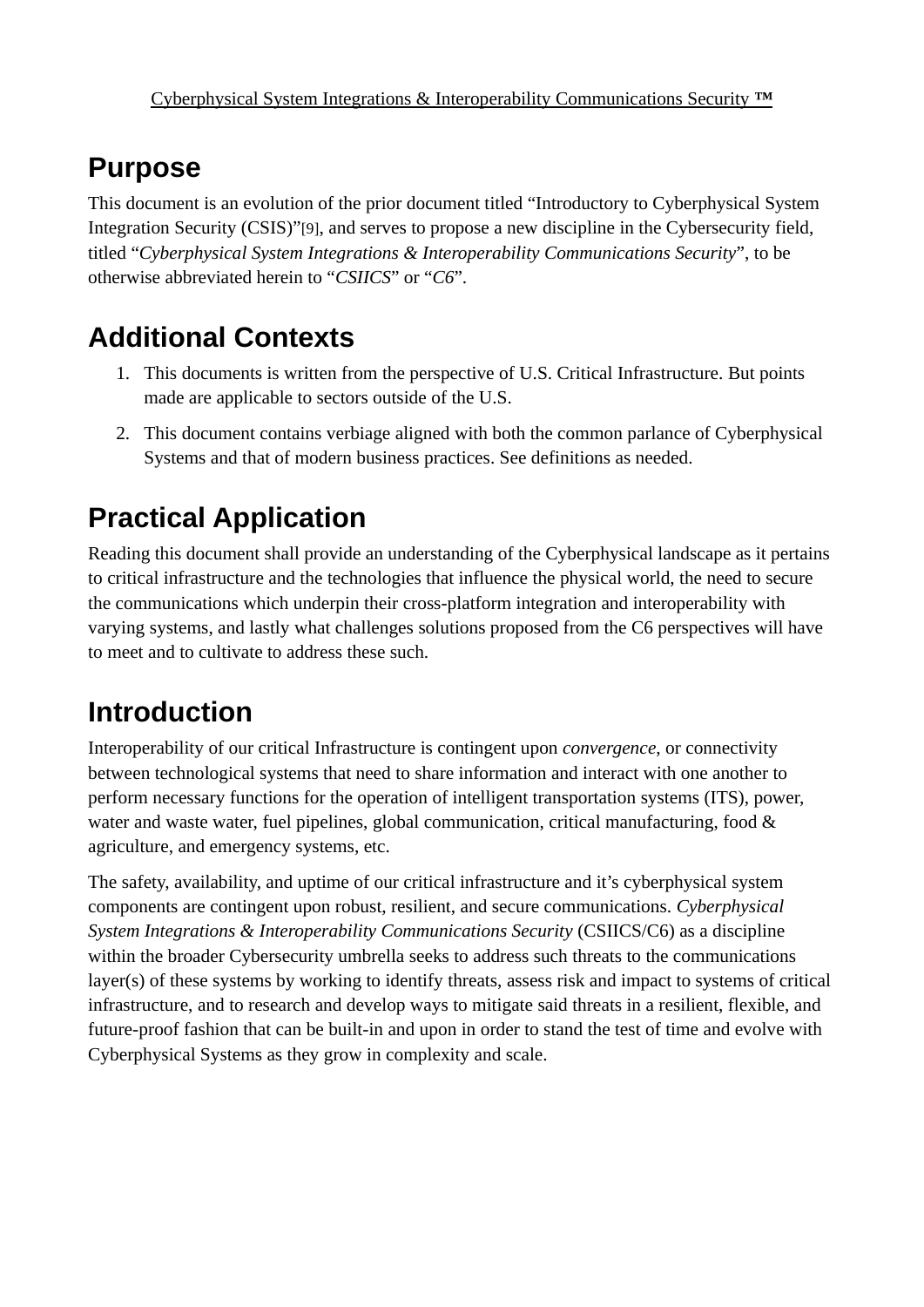# <span id="page-6-1"></span>**Mission**

The overall mission of C6 can be simply stated as "To Architect, Engineer, and Develop Methodologies, Best Practices, Protocols, Standards, and Specifications, to secure the communication layer of a multiplicity of cyberphysical system integrations and means of interoperability to ultimately mitigate as much loss of life and damage as possible while sustaining the level of freedom and agency necessary for a free society to function".

C6 promotes these goals through the following methods defined herein (but not necessarily limited to, as later versions of this document may include additional items):

- Research & Development (Otherwise known as "Solution Development")
	- Creation of Software and Hardware Solutions
	- Draft Specifications, Frameworks, or Best Practices
- Sector Engagement
	- Provide Feedback on Publications, Papers, and Standards
	- Collaboration with Industry Leaders to Promote Best Practices
- Community Involvement
	- Presenting the C6 Case on the Public Stage via:
		- Conferences
		- Panels
		- Seminars
		- Testimonials
		- $\blacksquare$  Etc
	- Education and Outreach

## <span id="page-6-0"></span>**Compass**

C6 guiding focus is directed towards addressing the communications-layer's safety & security concerns and implications of introducing *The Fourth Industrial Revolution* [1] (*Industry 4.0* for short), along with it's increased hyper-connectivity, to various facets of critical infrastructure. With increased connectivity between all things also comes an increased attack surface. The common denominator among the varying Cyberphysical Systems that constitute our Critical Infrastructure is that they all require a layer of communications for interoperability and integration to occur. Areas of concentration include (but not limited to, as later versions of this document may include additional items):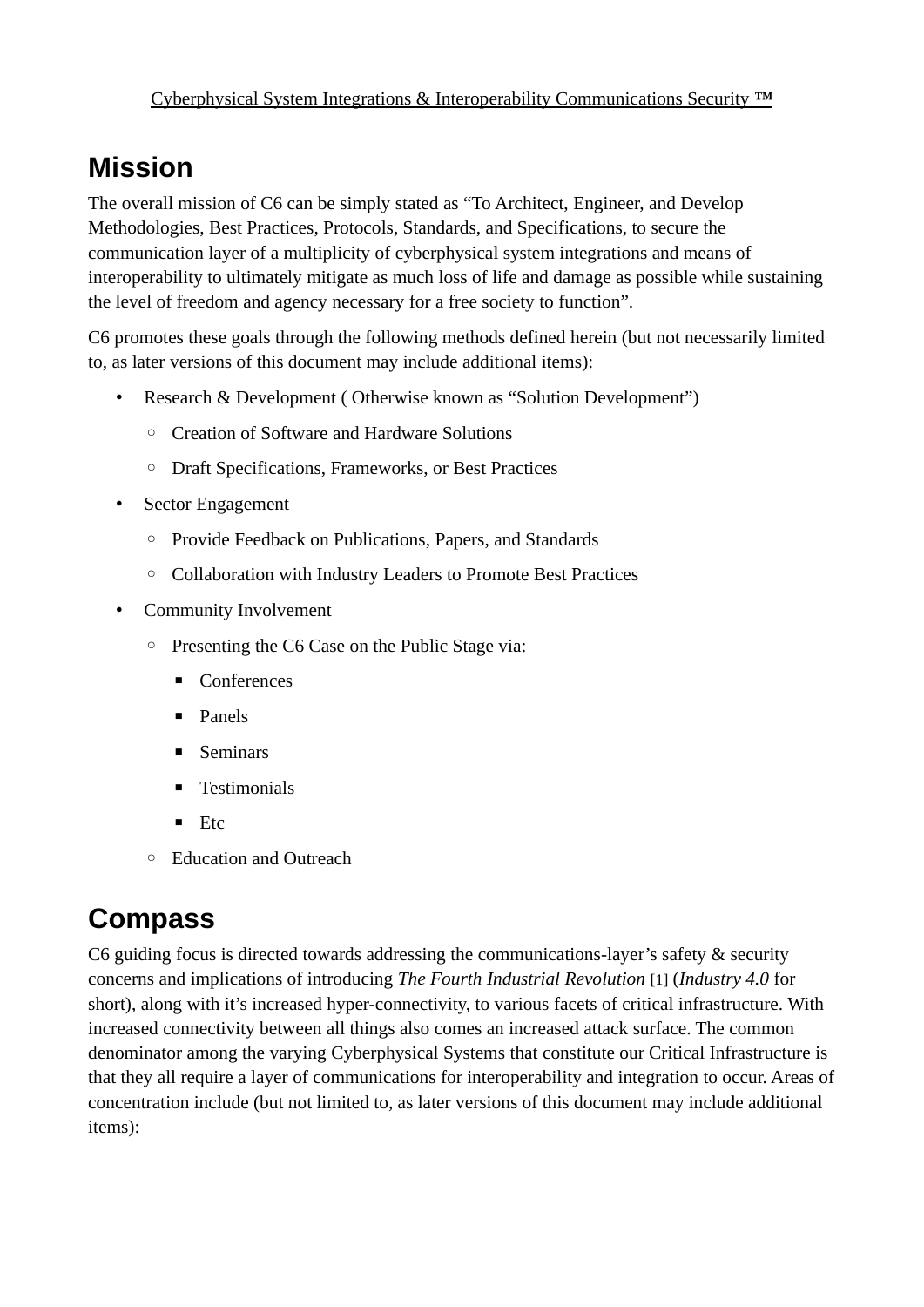### <span id="page-7-2"></span>**Transportation**

### <span id="page-7-1"></span>**Intelligent Transportation Systems (ITS)** [2]

Advanced applications meant to increase the safety and optimization of traffic systems by allowing vehicles and participants to make more informed actions as they pertain to travel of freight, goods, or travel of a personal nature.

Roadside equipment constantly receive data from various sensors and to other roadside units. i.e. traffic congestion sensors detecting an increase of idle vehicles at a major intersection, so subsequently an update is sent to nearby *Variable Messaging Signage* [10] (Dynamic Message Signs) on roadways prior to the congestion in order to present either a time-frame for congestion to quell, or perhaps to suggest a different route or exit to take altogether.

To varying degrees these systems have agency and effect on other systems which facilitate freight corridor optimization for single and multi-modal freight (when freight travels by multiple modes of transportation), so implications apply to the sectors of Rail, Aviation, and Maritime.

# <span id="page-7-0"></span>**Internet of Things (IoT)** [3]

The Internet of things is a very broad terms used to describe either singular groups of physical technological objects with sensing and processing capabilities that connect with and exchange data with other devices and/or systems over communications networks such as the Internet, WiFi, Cellular, etc.

There are varying applications for IoT, to include (but not necessarily limited to, as later versions of this document may include additional items):

- Consumer
	- Smart Home
	- Self Care / Health
- Organizational
	- Medical and Healthcare (IoMT)
	- Transportation and V2X/CV2X
	- Building and Home Automation
- Industrial
	- Manufacturing
	- Agriculture
	- Maritime
- Infrastructure
	- Metropolitan Planning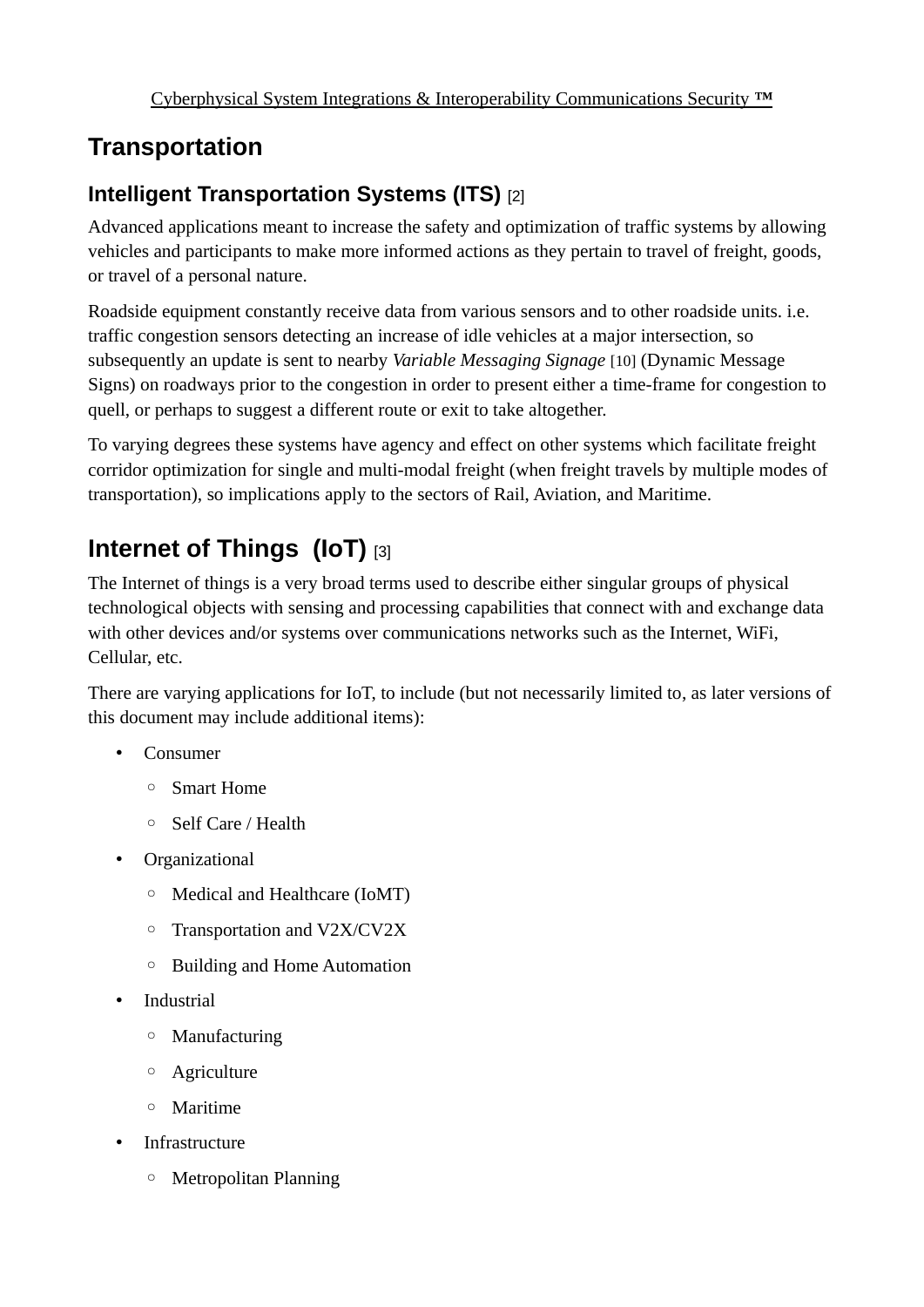- Energy
- Water & Waste Water
- Military
	- Internet of Battlefield Things (IoBT)
	- Ocean of Things

Overall, IoT provides the capability to monitor and manage various ecosystems to perform predictive maintenance of systems to plan replacements & upgrades, gather operating equipment effectiveness for a manufacturing plant, and so much more.

### <span id="page-8-0"></span>**Manufacturing & Critical Manufacturing** [4]

*"This sector is crucial to economic prosperity and continuity of the United States. A direct attack on or disruption of certain elements of the manufacturing industry could disrupt essential functions at the national level and across multiple critical infrastructure sectors."*

#### *- Cybersecurity and Infrastructure Security Agency*

 And as previously mentioned, manufacturers make use of IoT and other means of convergent crosssystem connectivity to fulfill business use cases and perform predictive maintenance of systems for facilities that create goods and supplies necessary for use in supply-chains for other areas of critical infrastructure and overall quality of life items. The currently identified core industries of critical manufacturing are as follows:

#### • **Primary Metals Manufacturing**

- Iron and Steel Mills and Ferro Alloy Manufacturing
- Alumina and Aluminum Production and Processing
- Nonferrous Metal Production and Processing
- **Machinery Manufacturing**
	- Engine and Turbine Manufacturing
	- Power Transmission Equipment Manufacturing
	- Earth Moving, Mining, Agricultural, and Construction Equipment Manufacturing
- **Electrical Equipment, Appliance, and Component Manufacturing**
	- Electric Motor Manufacturing
	- Transformer Manufacturing
	- Generator Manufacturing
- **Transportation Equipment Manufacturing**
	- Vehicles and Commercial Ships Manufacturing
	- Aerospace Products and Parts Manufacturing
	- Locomotives, Railroad and Transit Cars, and Rail Track Equipment Manufacturing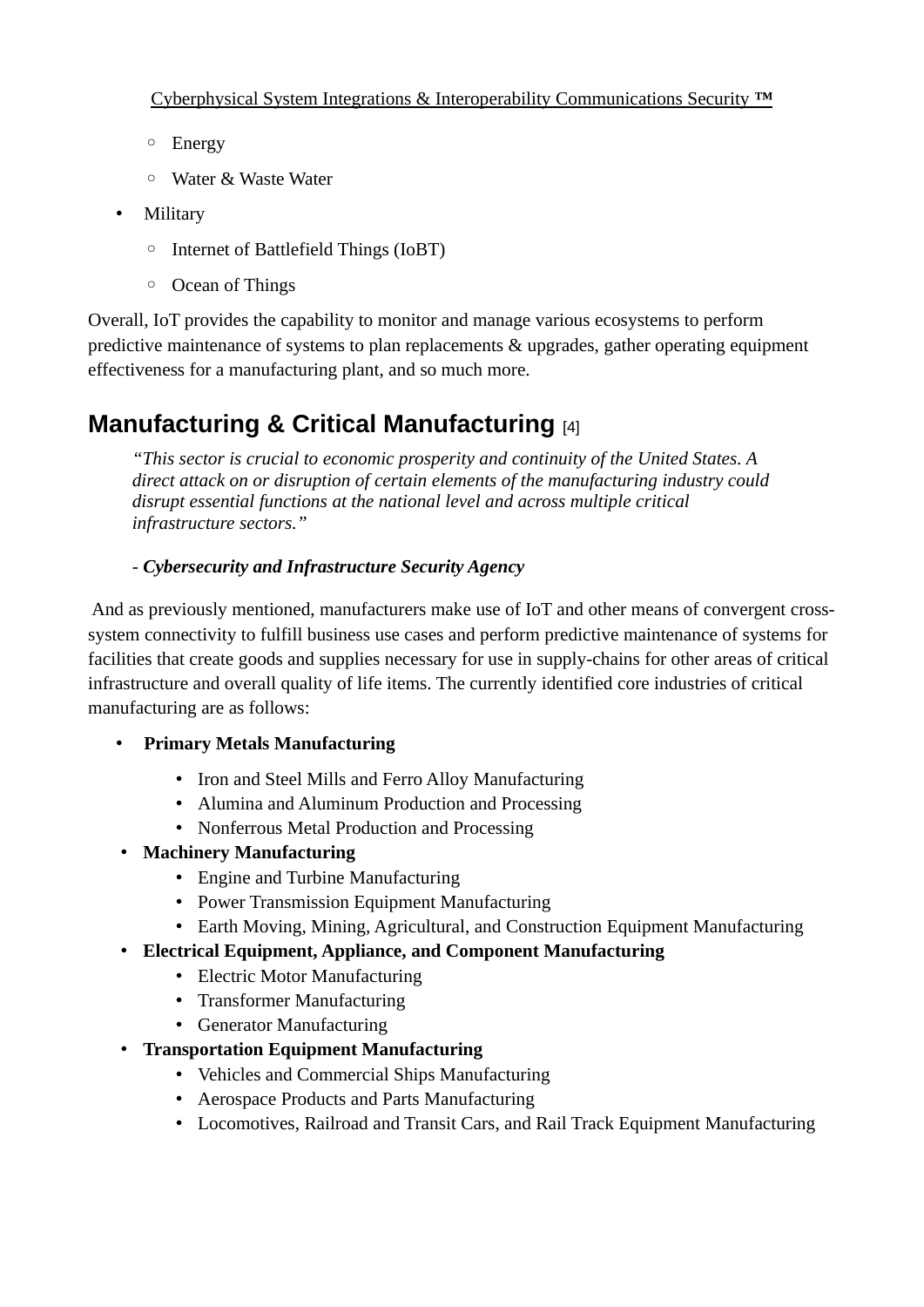### <span id="page-9-2"></span>**Food & Agriculture** [5]

*"The Food and Agriculture Sector is almost entirely under private ownership and is composed of an estimated 2.1 million farms, 935,000 restaurants, and more than 200,000 registered food manufacturing, processing, and storage facilities. This sector accounts for roughly one-fifth of the nation's economic activity."*

#### *- Cybersecurity & Infrastructure Security Agency*

This particular sector has varying critical dependencies with many sectors, particularly the following:

- Water and Wastewater Systems, for clean irrigation and processed water
- Transportation Systems, for movement of products and livestock
- Energy, to power the equipment needed for agriculture production and food processing
- Chemical, for fertilizers and pesticides used in the production of crops

### <span id="page-9-1"></span>**Water and Waste Water** [6]

*"Safe drinking water is a prerequisite for protecting public health and all human activity. Properly treated wastewater is vital for preventing disease and protecting the environment. Thus, ensuring the supply of drinking water and wastewater treatment and service is essential to modern life and the Nation's economy."*

#### *- Cybersecurity & Infrastructure Security Agency*

In recent times, the Water sector has been identified as a tempting target for bad actors, often targeting remote connectivity as the point of egress. Clean water and management of waste water are vital for the health and safety of citizens.

### <span id="page-9-0"></span>**Global Communications Systems** [7]

*"The Communications Sector is an integral component of the U.S. economy, underlying the operations of all businesses, public safety organizations, and government. "*

#### *- Cybersecurity & Infrastructure Security Agency*

The criticality of this sector is attributed to provision of enabling functions essential for integrations and interoperability in critical infrastructure. Examples of global communications systems are:

- The Internet
- Data Over Radio Applications
	- Mobile Networks
	- Emergency Communications
- Etc.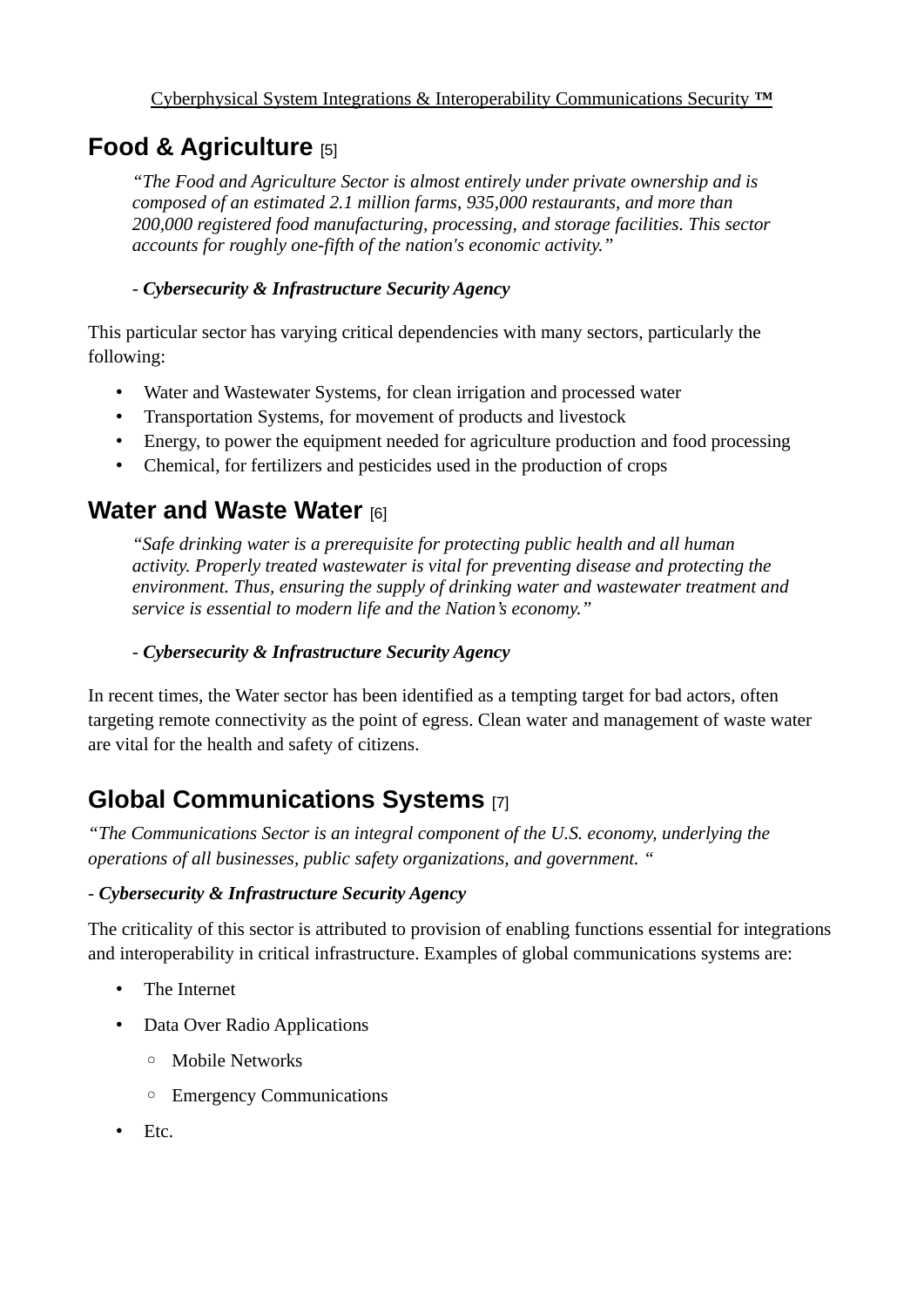## <span id="page-10-4"></span>**Industrial Control Systems (ICS)** [8]

This is a broad term which covers varying technologies which are relied upon for industrial process control instrumentation, functionality, and operations. ICS and their components are pervasive in all matter of infrastructure and comprise the systems in which infrastructure sectors enact their functions in the physical world. They cover a wide breadth of applications, i.e. carrying out functions of a Level 0[11] process sensor, relaying functionality to other devices to carry out certain functions, to the engineering and managerial applications contingent upon maintaining agency over such underlying systems.

# <span id="page-10-3"></span>**Implications**

Cyberphysical Systems make use of various means and modes of communications in order for components to carry out their functions. Weaknesses in communications protocols and their implementations render the communications layer of a CPS susceptible to compromise. Examples of such can include (but not necessarily limited to, as later versions of this document may include additional items):

- Using current 4G LTE & 5G NR mobile communications network leveraged to carry out attacks on transportation infrastructure.
- Perform attacks on medical devices, such as an insulin pump which uses wireless communications to receive command input and relay information and status.
- Leveraging industrial devices found on the internet to disrupt service of operations.

# <span id="page-10-2"></span>**Challenges**

The existing challenges for solutions proposed through the C6 perspective are identified currently as the following (but not necessarily limited to, as later versions of this document may include additional items):

### <span id="page-10-1"></span>**Seamless Integration and Adoption Into (Current) Systems**

Coming up with the solution is often the easy part. However enacting the solution can become complicated due to varying factors such as current technology in use and the hurdles that come with employing such solutions. They need to be low-risk enough as to keep drastic system modifications to a minimum and acceptable enough to the managers and engineers of systems to keep the barrier to adoption as low as possible.

### <span id="page-10-0"></span>**Robust, Future-Proof, and Scalable**

Proposed solutions to communications problems need to be robust for increased uptime of a CPS. It needs to be able to stand the test of time, and survive in an environment where changes are inevitable and are the norm. And size must not be an issue. As connectivity increases, the solution availability need not be an issue for employers of said solutions.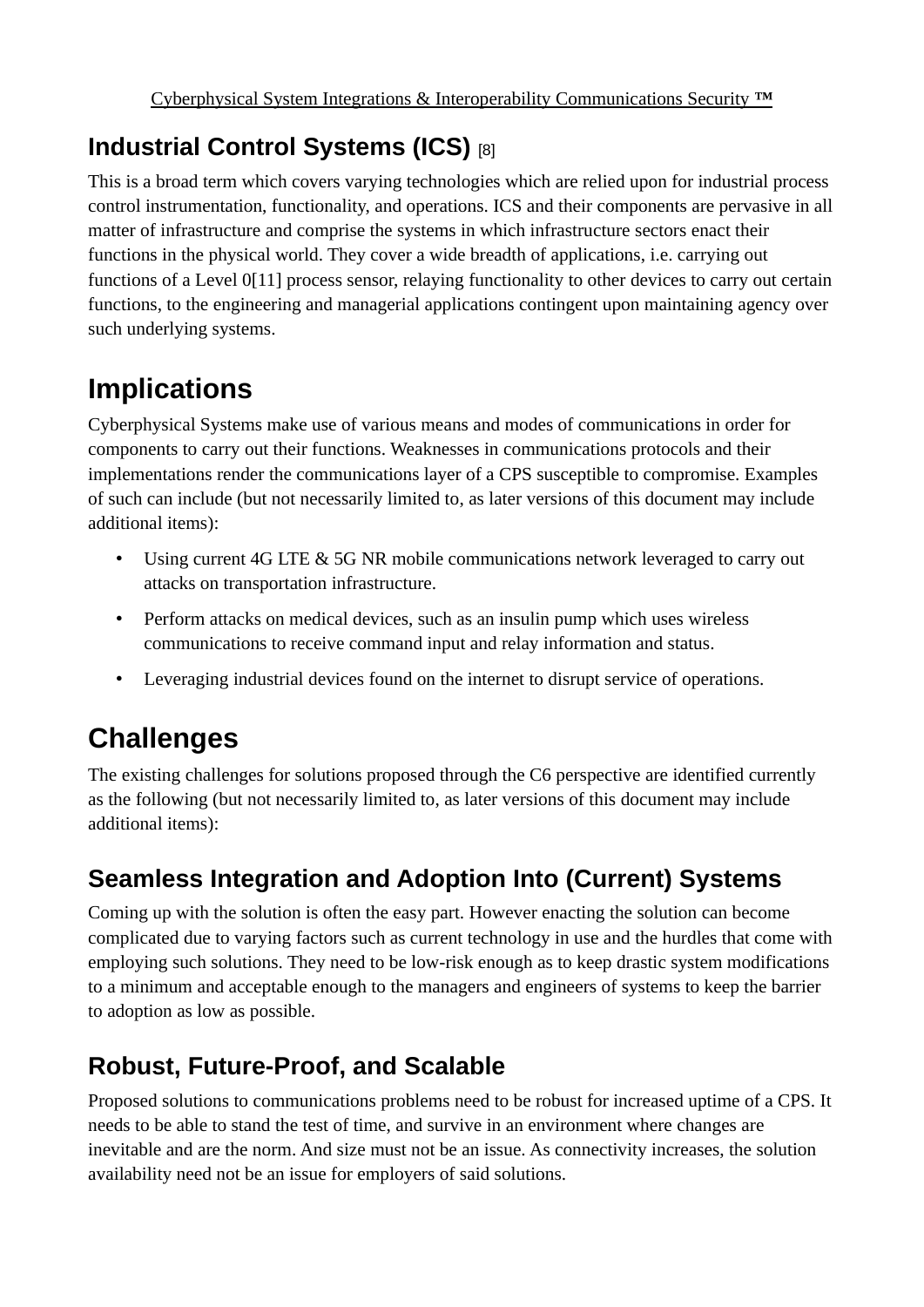### <span id="page-11-1"></span>**Current Culture and Buy-In**

The core value of a solution needs to be easily understood by various stakeholders in a system or project. That understanding should seek to transcend the executive, administrative, managerial, architectural, technical, and marketing culture barriers as much as possible. C6 goal is not to occupy a slice of real estate in the cybersecurity market and sell to businesses, but rather to create solutions which permeate all sectors of infrastructure and may effect multiple deployable tools or mechanisms.

### **Mitigating Encroachment to Privacy and Civil Autonomy**

A solution must not facilitate any means or mechanism which may jeopardize the personal rights and freedoms of citizens. Mechanisms that endanger a single individual's freedoms essentially endanger everyone's freedoms. On the communications layer, this may include (but not necessarily limited to, as later versions of this document may include additional items):

- Adding additional interfaces to user equipment to suit a use where the desired function can either be performed on an upstream device, or the functionality holds no merit.
- Implementing a backdoor to a communications protocol, specification, implementation, or to utilized encryption.
- Limiting use based on a basis of demographics and personal traits or characteristics.

# <span id="page-11-0"></span>**Conclusion**

The increased hyper-connectivity inherent to Industry 4.0 and the IoT movement carry with it an ever expanding attack surface of cyberphysical systems. Critical infrastructure makes use of this connectivity for purposes of optimizing processes, collecting and relaying data, and other communications or industrial needs. The C6 discipline seeks to mitigate as much loss of life and physical damage as possible by securing the communications CPS in critical infrastructure utilize for their integrations and interoperability, and to do so in ways that are robust, intuitive to implement, transcend business & industry culture barriers, and work to preserve the freedoms of citizens that participate in these systems of infrastructure.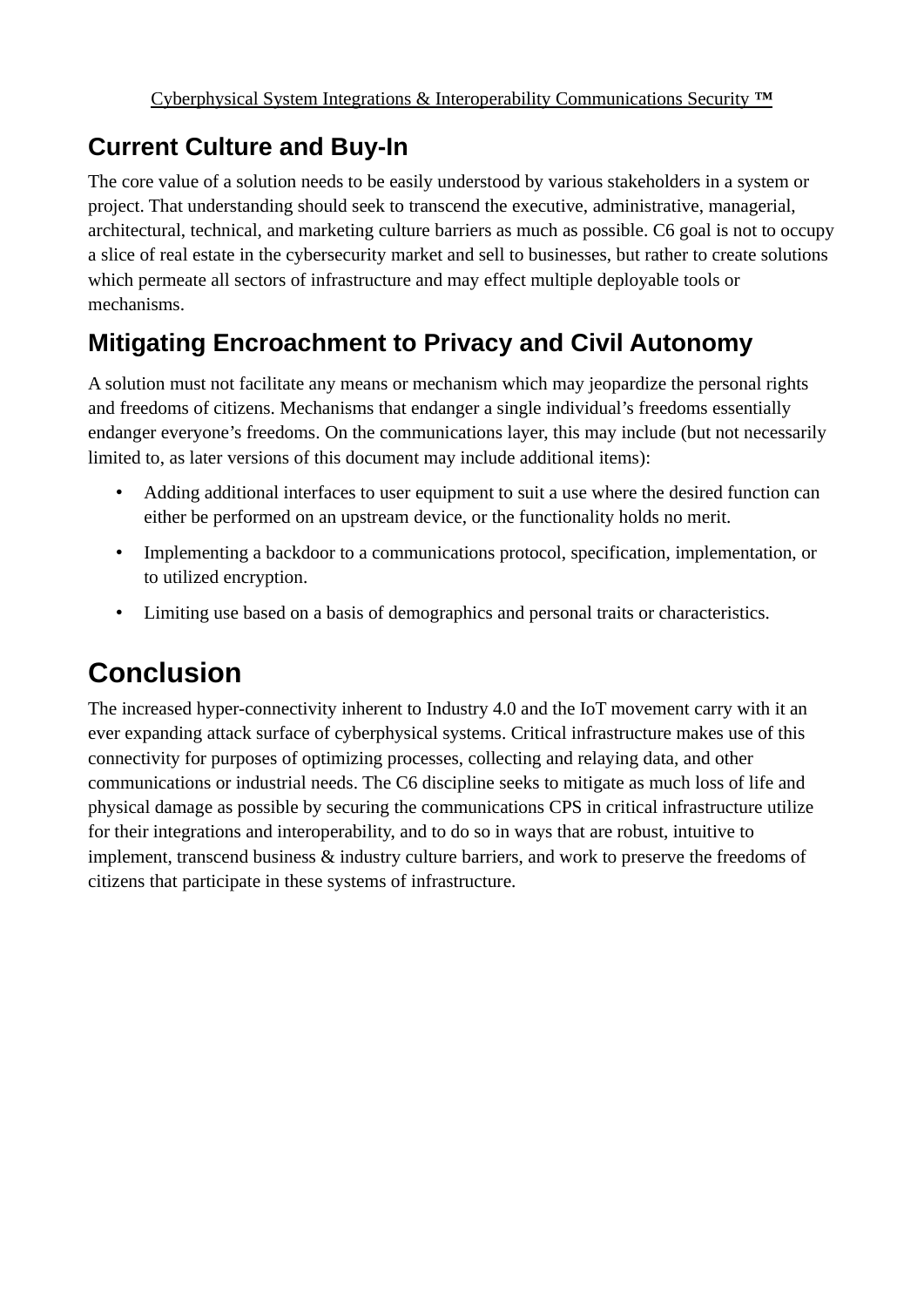### <span id="page-12-0"></span>**References**

- 1. The Nine Pillars of Industry 4.0 Transforming Industrial Production https://circuitdigest.com/article/what-is-industry-4-and-its-nine-technology-pillars
- 2. ITS Research Fact Sheets [https://www.its.dot.gov/factsheets/benefits\\_factsheet.htm](https://www.its.dot.gov/factsheets/benefits_factsheet.htm)
- 3. Internet of things [https://en.wikipedia.org/wiki/Internet\\_of\\_things](https://en.wikipedia.org/wiki/Internet_of_things)
- 4. Critical Manufacturing Sector <https://www.cisa.gov/critical-manufacturing-sector>
- 5. Food and Agriculture Sector <https://www.cisa.gov/food-and-agriculture-sector>
- 6. Water and Wastewater Systems Sector <https://www.cisa.gov/water-and-wastewater-systems-sector>
- 7. Communications Sector <https://www.cisa.gov/communications-sector>
- 8. Securing Industrial Control Systems <https://www.cisa.gov/publication/securing-industrial-control-systems>
- 9. Introduction to Cyberphysical System Integration Security (CSIS) <https://beta.ideablock.io/idea/lgq>
- 10. Travel Time Messages on Dynamic Message Signs <https://ops.fhwa.dot.gov/TravelInfo/dms/signs.htm>
- 11. The Purdue Model and Best Practices for Secure ICS Architectures <https://www.sans.org/blog/introduction-to-ics-security-part-2/>